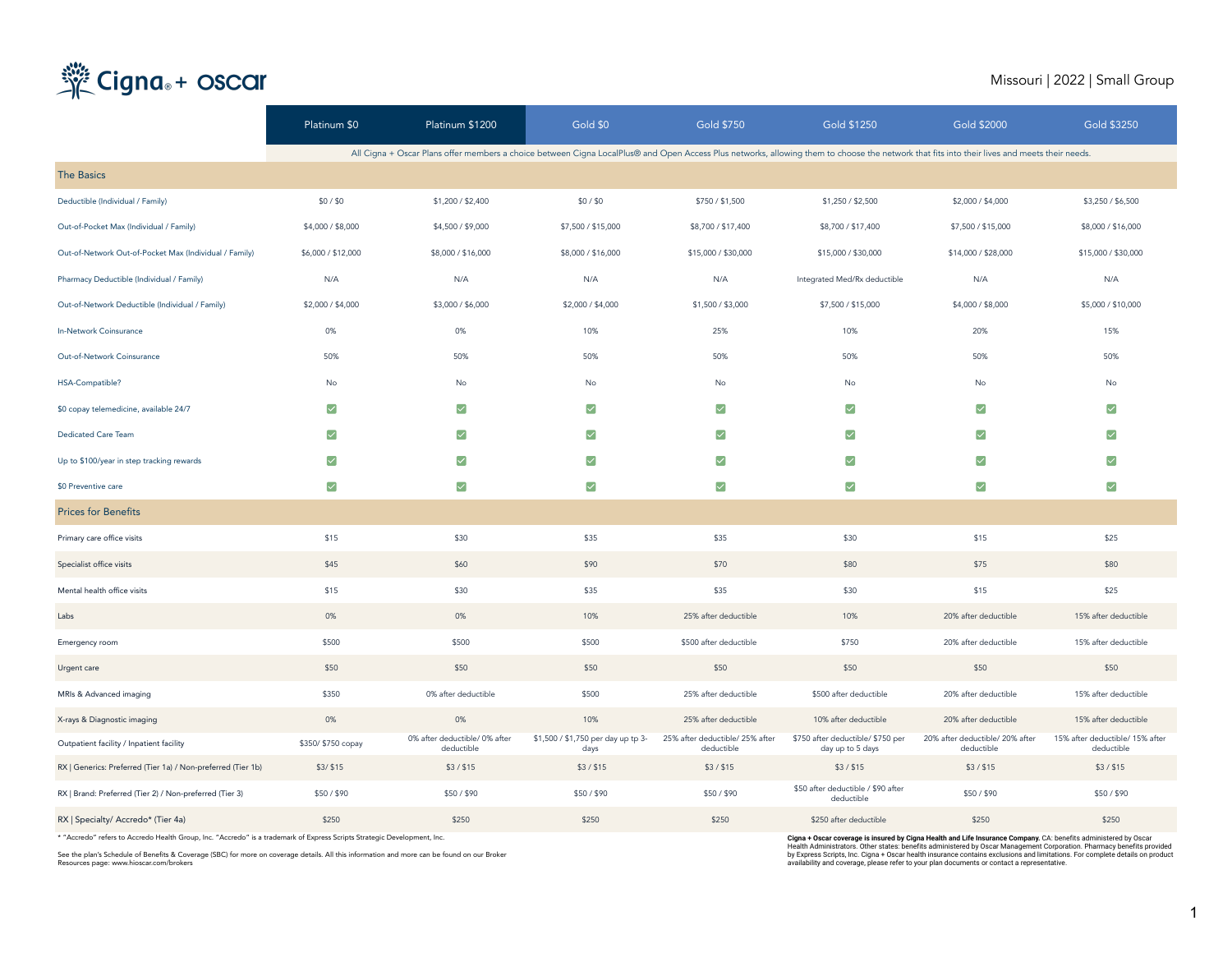## Cigna<sub>®</sub>+ oscar

#### Missouri | 2022 | Small Group

|                                                              | Silver \$0                                     | <b>Silver \$2750</b>                            | <b>Silver \$3500</b>                          | Silver \$3750 HSA                                | <b>Silver \$4000</b>                                                                                                                                                                         | <b>Silver \$4500</b>                          | Silver \$5000 HSA                             |
|--------------------------------------------------------------|------------------------------------------------|-------------------------------------------------|-----------------------------------------------|--------------------------------------------------|----------------------------------------------------------------------------------------------------------------------------------------------------------------------------------------------|-----------------------------------------------|-----------------------------------------------|
|                                                              |                                                |                                                 |                                               |                                                  | All Cigna + Oscar Plans offer members a choice between Cigna LocalPlus@ and Open Access Plus networks, allowing them to choose the network that fits into their lives and meets their needs. |                                               |                                               |
| <b>The Basics</b>                                            |                                                |                                                 |                                               |                                                  |                                                                                                                                                                                              |                                               |                                               |
| Deductible (Individual / Family)                             | \$0/\$0                                        | \$2,750 / \$5,500                               | \$3,500 / \$7,000                             | \$3,750 / \$7,500                                | \$4,000 / \$8,000                                                                                                                                                                            | \$4,500 / \$9,000                             | \$5,000 / \$10,000                            |
| Out-of-Pocket Max (Individual / Family)                      | \$8,700 / \$17,400                             | \$8,250 / \$16,500                              | \$8,550 / \$17,100                            | \$7,000 / \$14,000                               | \$8,550 / \$17,100                                                                                                                                                                           | \$8,400 / \$16,800                            | \$7,000/\$14,000                              |
| Out-of-Network Out-of-Pocket Max (Individual / Family)       | \$16,000 / \$32,000                            | \$15,000 / \$30,000                             | \$16,000 / \$32,000                           | \$15,000 / \$30,000                              | \$16,000 / \$32,000                                                                                                                                                                          | \$15,000 / \$30,000                           | \$15,000 / \$30,000                           |
| Pharmacy Deductible (Individual / Family)                    | \$1,000 / \$2,000                              | Integrated Med/Rx deductible                    | N/A                                           | N/A                                              | N/A                                                                                                                                                                                          | Integrated Med/Rx deductible                  | N/A                                           |
| Out-of-Network Deductible (Individual / Family)              | \$2,000 / \$4,000                              | \$5,000 / \$10,000                              | \$6,000 / \$12,000                            | \$7,500 / \$15,000                               | \$8,000 / \$16,000                                                                                                                                                                           | \$9,000 / \$18,000                            | \$10,000/\$20,000                             |
| In-Network Coinsurance                                       | 30%                                            | 30%                                             | 30%                                           | 0%                                               | 15%                                                                                                                                                                                          | 30%                                           | 10%                                           |
| Out-of-Network Coinsurance                                   | 50%                                            | 50%                                             | 50%                                           | 50%                                              | 50%                                                                                                                                                                                          | 50%                                           | 50%                                           |
| HSA-Compatible?                                              | No                                             | No                                              | No                                            | Yes                                              | No                                                                                                                                                                                           | No                                            | Yes                                           |
| \$0 copay telemedicine, available 24/7                       | ☑                                              | $\blacktriangledown$                            | $\blacktriangledown$                          | □                                                | $\blacktriangledown$                                                                                                                                                                         | ☑                                             | o                                             |
| Dedicated Care Team                                          | ▽                                              | $\blacktriangledown$                            | $\blacktriangledown$                          | $\blacktriangledown$                             | $\blacktriangledown$                                                                                                                                                                         | $\checkmark$                                  | ☑                                             |
| Up to \$100/year in step tracking rewards                    | ☑                                              | ☑                                               | $\blacktriangledown$                          | ☑                                                | $\blacktriangledown$                                                                                                                                                                         | ☑                                             | ▽                                             |
| \$0 Preventive care                                          | ▽                                              | ☑                                               | ☑                                             | ☑                                                | ☑                                                                                                                                                                                            | $\blacktriangledown$                          | $\left[\rightthreetimes\right]$               |
| <b>Prices for Benefits</b>                                   |                                                |                                                 |                                               |                                                  |                                                                                                                                                                                              |                                               |                                               |
| Primary care office visits                                   | \$60                                           | \$40                                            | \$40                                          | \$50 after deductible                            | \$25                                                                                                                                                                                         | \$30                                          | 10% after deductible                          |
| Specialist office visits                                     | \$90                                           | \$80                                            | \$40 after deductible                         | \$50 after deductible                            | \$75                                                                                                                                                                                         | \$75                                          | 10% after deductible                          |
| Mental health office visits                                  | \$60                                           | \$40                                            | \$40                                          | \$50 after deductible                            | \$25                                                                                                                                                                                         | \$30                                          | 10% after deductible                          |
| Labs                                                         | 30%                                            | 30% after deductible                            | 30% after deductible                          | 0% after deductible                              | 15% after deductible                                                                                                                                                                         | 30% after deductible                          | 10% after deductible                          |
| Emergency room                                               | \$750                                          | 30% after deductible                            | 30% after deductible                          | \$350 after deductible                           | \$300 after deductible                                                                                                                                                                       | \$500 after deductible                        | 10% after deductible                          |
| Urgent care                                                  | \$50                                           | \$50                                            | \$50                                          | \$50 after deductible                            | \$50                                                                                                                                                                                         | \$50                                          | 10% after deductible                          |
| MRIs & Advanced imaging                                      | \$500                                          | 30% after deductible                            | 30% after deductible                          | 0% after deductible                              | \$550 after deductible                                                                                                                                                                       | 30% after deductible                          | 10% after deductible                          |
| X-rays & Diagnostic imaging                                  | 30%                                            | 30% after deductible                            | 30% after deductible                          | 0% after deductible                              | 15% after deductible                                                                                                                                                                         | 30% after deductible                          | 10% after deductible                          |
| Outpatient facility / Inpatient facility                     | \$750/ \$1,750 per day up to 3-days            | 30% after deductible/ 30% after<br>deductible   | 30% after deductible/ 30% after<br>deductible | 0% after deductible/ 0% after<br>deductible      | \$550 after deductible/ \$750 per<br>day up to 3 days after deductible                                                                                                                       | 30% after deductible/ 30% after<br>deductible | 10% after deductible/ 10% after<br>deductible |
| RX   Generics: Preferred (Tier 1a) / Non-preferred (Tier 1b) | \$3/\$30                                       | \$3 / \$15                                      | \$3/\$15                                      | \$3 after deductible/ \$15 after<br>deductible   | \$3 / \$15                                                                                                                                                                                   | \$3/\$15                                      | 10% after deductible/ 10% after<br>deductible |
| RX   Brand: Preferred (Tier 2) / Non-preferred (Tier 3)      | 30% after deductible / 30% after<br>deductible | \$50 after deductible/ \$90 after<br>deductible | \$50/\$90                                     | \$50 after deductible / \$90 after<br>deductible | \$50/\$90                                                                                                                                                                                    | \$50 / \$90 after deductible                  | 10% after deductible/ 10% after<br>deductible |
| RX   Specialty/ Accredo* (Tier 4a)                           | 30% after deductible                           | \$250 after deductible                          | \$250                                         | \$250 after deductible                           | \$250                                                                                                                                                                                        | \$250 copay after deductible                  | 10% after deductible/                         |

\* "Accredo" refers to Accredo Health Group, Inc. "Accredo" is a trademark of Express Scripts Strategic Development, Inc.

See the plan's Schedule of Benefits & Coverage (SBC) for more on coverage details. All this information and more can be found on our Broker Resources page: www.hioscar.com/brokers

C**igna + Oscar coverage is insured by Cigna Health and Life Insurance Company**. CA: benefits administered by Oscar<br>Health Administrators. Other states: benefits administered by Oscar Management Corporation. Pharmacy benefi